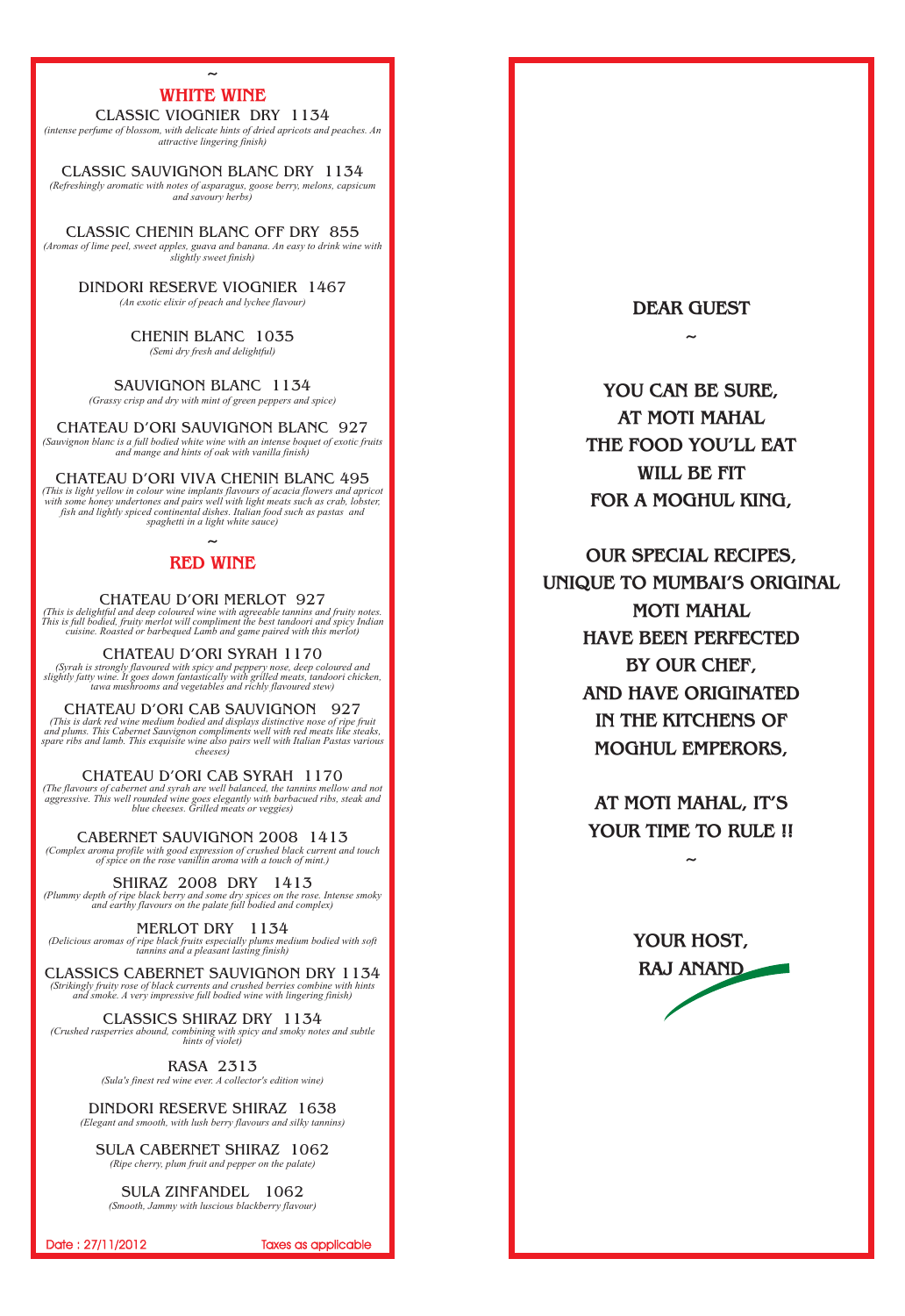REGULAR 162

REGULAR 162 Royal Stag / Mc Dowell No. 1

PREMIUM 189 RC / Signature / Blenders Pride

MALT/ANTIQUITY 207

PREMIUM 189

# IMPORTED LIQUOR 30ml

 $\sim$ 

BACARDI RUM 207

# DOMESTIC WHISKY 30ml

 $\sim$ 

TEQUILLA 234 B&W/TEACHERS/RED LABEL 234 ABSOLUTE (BLUE) 234 JAMESON IRISH WHISKY 234 BAILEYS 234 BLACK DOG 315 GLENFIDDICH/BLACK LABEL/ CHIVAS REGAL 378 MARTELL/COGNAC VSOP 414

**~**

RED BULL 172

**~**

### CHATEAU D'ORI VIVA ROSE 927

### SULA BLUSH ZINFANDEL 999

### CLASSIC BLUSH OFF DRY 855

# DOMESTIC LIQUOR

 $\sim$ 

GIN/RUM/BRANDY/VODKA 30ML

### BEER

 $500$  metal

 $\sim$ 

**ENERGY DRINK**

#### **ROSE WINE**

FRESH LIME 56.70 *(Soda / water - Sweet / salted)* 

 ICED TEA 66.60 *(With your choice of flavour lemon, peach, orange or strawberry)* 

CHERRY ISLAND 85.50 *(Strawberry crush & orange juice with frozen Ice)* 

KHAS KI BAHAR 85.50 *(Khas syrup, lemon, mint, lime juice & soda crush ice)* 

 M - TANGO 108 *(Mango juice, vanilla Ice cream & rose syrup)* 

|                                | OOU ML | rint |
|--------------------------------|--------|------|
| FOSTER/BUDWEISER               | 315    | 234  |
| KINGFISHER                     | 315    | 234  |
| KINGFISHER (STRONG)            | 378    |      |
| CARLSBERG                      | 351    | 252  |
| HEINEKEN/CORONA                |        | 351  |
| <b>BACARDI BREEZER (275ML)</b> |        | 252  |

 STRAWBERRY SLUSH 126 (Strawberry crush, Vanilla ice cream, crushed ice & Soda)

DOUBLE-M 126 (Mango juice, vanilla ice cream & fresh *mint leave*)

*(This crisp and fresh rose leaves lasting taste of ananas and papaya on the tongue. The VIVA rose and lightly spiced food is a perfect combination. Also recommended with Chinese food, specially sea food and greens. A perfect accompaniment to an afternoon brunch)*

*(A summer favourite bursting with honeysuckle & berries)*

*(Lovely floral (violets, roses) bouquet combines with aromas of freshly crushed strawberries and hints of sweet spice)*

*~*

*Shuruvat (To start)*

*~*

PACKAGED DRINKING WATER 37.80 *(Served)*

> AERATED WATER 47.25 *(Served)*

JALJEERA 56.70 *(A chilled appetising drink flavoured with grounded cumin)*

> TONIC WATER 66.60 *(Served)*

DIET SOFT DRINKS 66.60 *(Served)*

CHATTIWALLI LASSI 66.60 *(Churned yogurt served sweet or with cumin, salt & pepper)*

# **ISHTEHA AFROOZ**

FRESH FRUIT JUICE 75.60 *(Seasonal fruits)*

> FRUIT PUNCH 108 *(Our own concoction)*

 PUDINA PUNCH 108 *(The Barman's mint based special drink)*

JUICES 63 *(Bottled Canned) /* 

LITCHI PUNCH 108 *(Our own concoction)*

 KIWI SLUSH 117 *(Kiwi crush, Butter Scotch ice cream, crushed ice, topped with soda)*

VIRGIN PINACOLADA 126 *(Pineapple juice & Coconut milk)*

PEACH DELIGHT 85.50 *(Peach syrup, juice, sprite & soda) lemon*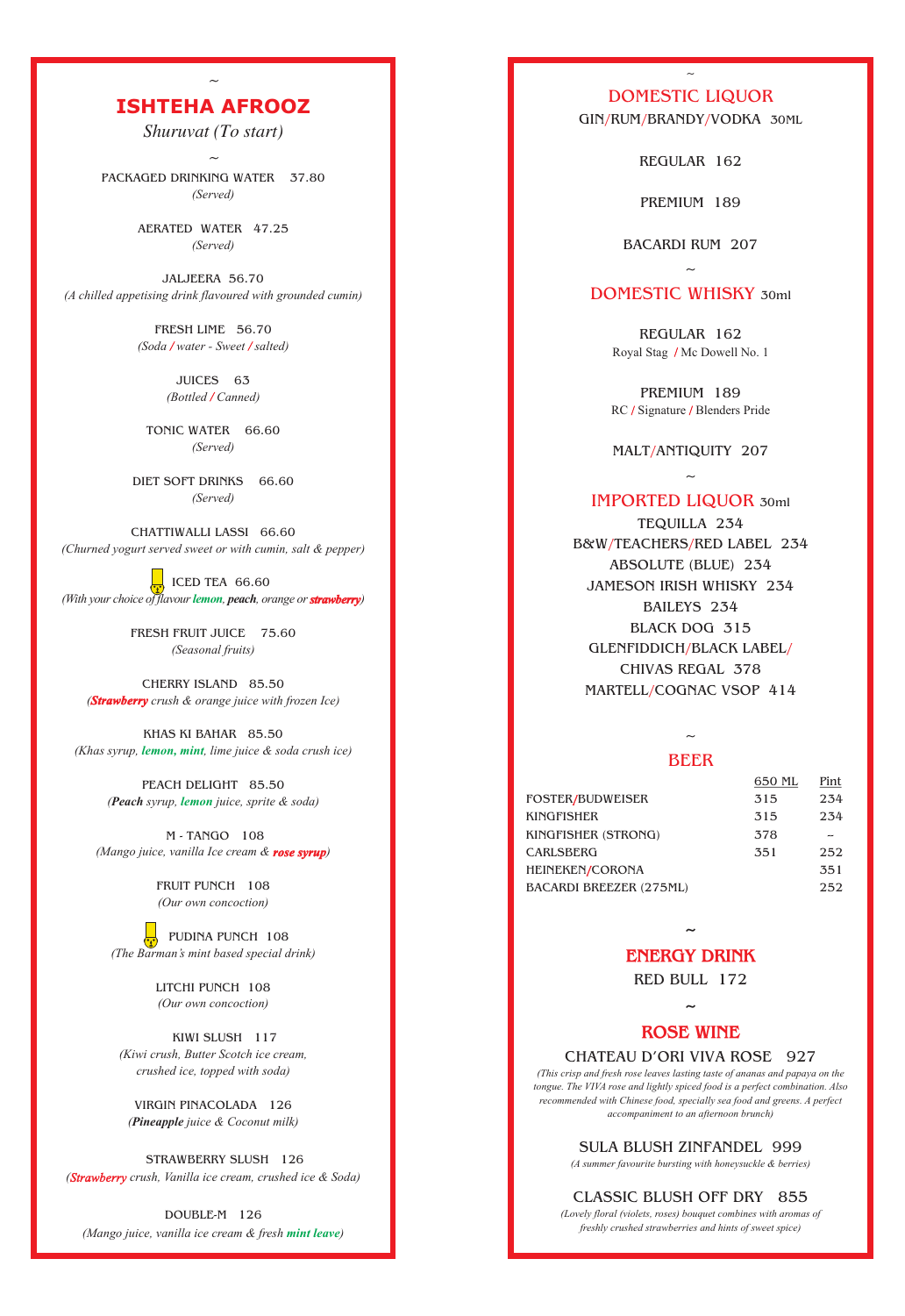*Liquor*

**~**

BLOODY MARY 225 *(Vodka & tomato juice)* 

GIMLET 225 (Gin & lime juice cordial)

TOM COLLINS 225 (Gin & fresh lime soda)

PLANTER'S PUNCH 225 *(Dark rum, orange juice, pineapple juice)*

> SCREWDRIVER 225 *(Vodka & orange juice)*

WHISKY SOUR 225 *(Whisky, Sweet & Sour mix)*

TEQUILLA SUNSET 279

CAIPIROJCA / MOJITA 234 *(Vodka or White Rum, Mascarated Lime & Mint)*

PINA COLADA 234 *(Light rum, pineapple juice & coconut cream)*

SEX ON THE BEACH 234 *(Vodka, Peach, Orange Juice, Grenadine )*

# MAIKHANE SE

 $\mathbb{R}$  WALL BANGER 279 *(Vodka, Galiano, Orange Juice)*

# **COCKTAILS**

BLACK OR WHITE RUSSIAN 279 *(Vodka, Kahlua on the Rocks & Cream)*

 $\Rightarrow$  BLUE ISLAND ICE TEA 279 *(Vodka, White Rum, Gin, Tequilla, Blue Curacao, Lime Juice, topped with sprite)*

CHOCO - BAR 279 *(Dark Rum Bailey's Irish cream, Vanilla ice cream, Chocolate & Coffee Powder)*

SNEAKY PETE 279 *(Tequilla, Cream de menthe Pineapple Juice)*

LONG ISLAND ICE TEA 279 *(Vodka, White Rum, Gin, Tequilla, Triple sec. top with coke)*

> KAMAKAZI 279 *(Vodka Triple sec, Lime Juice)*

# **CONTINENTAL**  $\sim$

## **SOUTH INDIAN**  $\sim$

TEQUILLA SUNRISE 279 *(Tequilla, Orange Juice, Grenadine)*

### **NORTH INDIAN**  $\sim$

## **HOT BEVERAGES**  $\sim$

MARGARITA 279 *(Strawberry, Peach, Kiwi, Tequilla, Triple sec, Lime Juice)*

DIAQUIRI 279 *(Strawberry, Peach, Kiwi, White Rum, Triple sec, Lime Juice)*

> COSMOPOLITIAN 279 *(Vodka, Triple sec, Cranberry Juice)*



Vegetarian / Chicken / Seafood 81 / 90 / 99 **~**

*(Tequilla, orange Juice, Grenadine, Dark Rum)*

 $\equiv$  IRISH COFFEE 279

*(Irish whisky hot coffee demerara sugar whipped cream)*

**BREAKFAST**  *(6-45 hrs to 11-30 hrs)*

CEREALS 63 *(Cornflakes / Chocos served with hot or cold milk)*

#### SEASONAL CUT FRUIT PLATTER 81

BAKER'S BASKET 81 *(Croissant / Muffins served with a choice of butter, marmalade and honey)*

EGGS TO ORDER 90

STEAM IDLI 63

DOSA 63 *(Plain / Masala / Mysore)* UTTAPPAM 63 *(Tomato, Onion and Capsicum)*

MEDU WADA 63 *(Served with sambar and chutney)*

### **MUQUAVI SHORBA**  $\sim$ *Soups*

STUFFED PARATHA 90 *(Aloo / Mooli / Paneer / Gobi / Mixed veg / Methi served with curd, pickle and butter)*

TEA 37.80

COFFEE 56.70

TAMATAR/MUSHROOM DA KAMAL 81 PALAK SHORBA 81 MURG SHORBA KALIMIRI 81

> BURNT GARLIC SWEET CORN ASPARAGUS

# **~ CHINESE SOUPS**

MANCHOW HOT & SOUR CLEAR TUM YUM WONTON CLEAR WONTON NOODLE TALUMIN CORIANDER (THICK OR CLEAR) PEPPER LEMON BAR MAN RECOMMENDS Chef recommends Spicy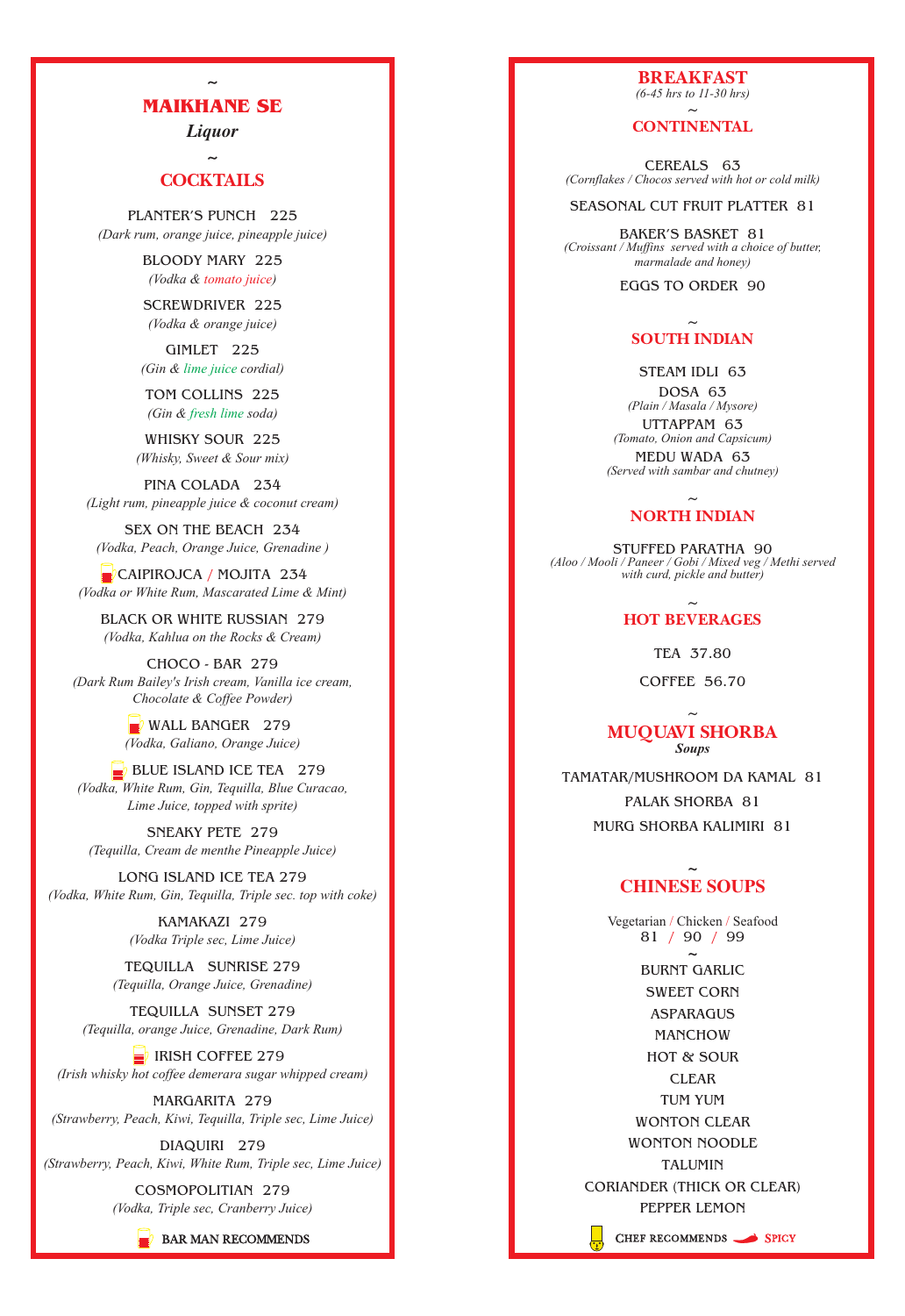**~**

*(From the clay oven) (Vegetables)* **SUBZI** 

\* VEG MOTI SEEKH KABAB 144 *(An exotic combination of vegetables & cottage cheese)*

VEG BANARSI SEEKH 144 *(Mashed mix vegetables, paneer, cashew paste, marinated with chilly & ginger paste)*

\* KALIMIRI MALAI PANEER TIKKA 162 *(Cottage cheese cubes showered with fresh pepper from coorg)*

# **TANDOORI PESHKASH**

 $\frac{1}{10}$  SAARE KABAB 261 *(Assorted vegetarian kababs on a platter)*

# **MACHHI**

 $\sim$ 

 $\frac{1}{\gamma}$  SPECIAL VEG KABAB PLATTER 333 *(Special veg assorted kababs on a platter...... fit for a king)*

> *(Fish)*  $\sim$

 $\frac{1}{12}$  JHINGA NISA 324 *(King prawns a speciality of our chef)*

# LAZIZ-O-SHEREEN

 $\sim$ 

**YUNNY KALIMIRI JHINGA 324** *(King prawns cooked in the clay oven with a generous shower of freshly ground black pepper from coorg)*

PAHADI ALOO 135 *(Baby potatoes flavoured with favourite ) tandoori masala*

\* PANEER TIKKA / PANEER PUDINA TIKKA 162 *(Cottage cheese cubes flavoured with tandoori masala or & charcoal grilled) mint masala*

> MACHHI TIKKA BULANDSHAHAR 324 *(Tender fillet of pomfret marinated delicately & cooked in the clay oven)*



MUSHROOM KHAZANA 180 (Fresh mushroom stuffed with spinach, cashewnuts &  *cheese paste) green chilly*

MACCHI TIKKA 324 *(Boneless pomfret marinated in traditional ) tandoori spices*

MACHHI TIKKA GULZAAR 324 *(Pomfret coated with coconut powder, chilly & coriander paste)* 

> HARYALLI MACHHI 324 *(A whole pomfret fish stuffed with* fresh **green chutney** & grilled in the clay oven)

SIZZLING BROWNIES 153 *(With / without ice cream & hot chocolate sauce)* 



PLAIN ICE CREAM 90

FRUIT SALAD / ICE CREAM 108

GULAB JAMUN 117

KULFI PLAIN 117



KESARI BADAMI KHEER 153

KULFI FALOODA WITH RABDI 153

SPECIAL RABDI 153

SPECIAL TUTTI FRUTI ICE CREAM 153

PREMIUM ICE CREAM 117 *(Kesar Pista, Butter Scotch)*

VANILLA ICE CREAM 117 *(With hot chocolate sauce)*

#### HONEY SESAME NOODLES 171

 $\sim$ 

#### LYCHEE TOFFEE 171

### DATE-PANCAKE 171

*Desserts*

 $\tilde{\phantom{0}}$ 

*(Served with vanilla ice cream)*

*(Served with vanilla ice cream)*

*(Served with vanilla ice cream)*

## **CHINESE DESSERTS**

 $\sim$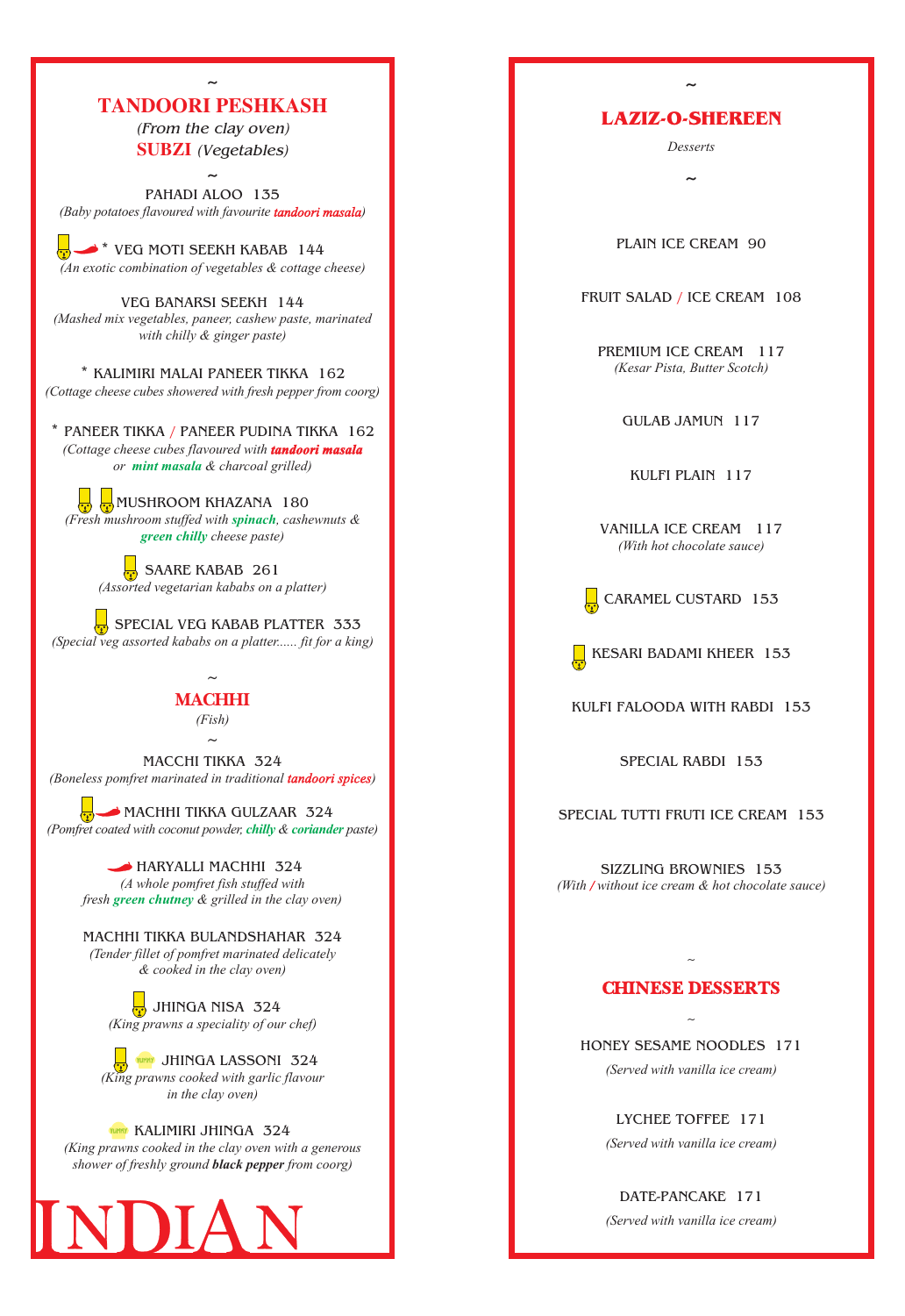**~**

**~**

**~**

\* FRIED RICE *Veg 108 Chicken 126 Seafood 153 King Prawns 270*

SCHEZWAN / GINGER FRIED RICE *Veg 135 Chicken 171 Seafood 234 King Prawns 306*

\* SEVEN JEWEL FRIED RICE *(Rice with bell pepper, broccoli, babycorn, mushroom & cashewunts) Veg 180 Chicken 225 Seafood 279 King Prawns 351*

SCHEZWAN NOODLES / CHOWMEIN *Veg 135 Chicken 179 Seafood 234 King Prawns 306*

#### BANGKOK NOODLES

\* POT RICE *(Butter flavour rice with white sauce) Veg 180 Chicken 225 Seafood 279 King Prawns 351*

AMERICAN / CHINESE CHOPSUEY *Veg 180 Chicken 225 Seafood 279 King Prawns 351*

 MOON FAN RICE *(Steam rice with mushroom, star anise & rice wine) Veg 180 Chicken 225 Seafood 279 King Prawns 351*

MALAYSIAN NOODLES *(Flat noodles with , beansprout, carrot, spinach oil in hakka style) chilly spicy Veg 180 Chicken 225 Seafood 279 King Prawns 351*

# **RICE**

HAKKA NOODLES *Veg 108 Chicken 126 Seafood 153 King Prawns 270*

(*Steam noodles with spicy sauce, bell pepper, black mushroom, carrot & onion in coconut flavour) Veg 180 Chicken 225 Seafood 279 King Prawns 351*

# **NOODLES**

#### APS CHARGED AS PER SIZE \* Also available without onion/garlic **WHAY** Kababs tossed in creamy sauce made juicy at extra cost of  $\overline{\tau}$  36

 TRIPPLE SCHEZWAN *Veg 180 Chicken 225 Seafood 279 King Prawns 351*

TANGDI KABAB 180 *(Three Chicken legs marinated in the traditional*  **tandoori masala** & grilled in the clay oven)

 KOWLOON NOODLES (Steam noodles topped with spinach, mushroom *& soya base sauce) Veg 180 Chicken 225 Seafood 279 King Prawns 351*

PAHADI KABAB 180 (Chicken breast pieces marinated in spinach, ginger, garlic & **green chilly** paste)

 KABULI MURG 198 *(Chicken breast stuffed with cheese, cashewnut*   $\&$  spinach coated with **chilly** paste)

TANDOORI MURG (one piece) 99 *(Quarter spring chicken traditionally marinated & roasted in the clay oven)*

COORGI MURG - KALIMIRI (one piece) 108 *(Quarter spring chicken marinated with a generous shower of freshly ground black pepper from coorg)*

**MALAI TIKKA** 180 *(Chicken chunks marinated in cream with mild herbs & roasted in the clay oven)*

**WHY KALIMIRI MURG TIKKA 180** *(Tender chicken chunks showered with fresh black pepper from coorg)*

*(Chicken breast pieces marinated in grated cheese, garlic,*  ginger, **green chilly** & curd)

\* Also available without onion/garlic

**TANDOORI PESHKASH.......**

**~**

 $\frac{1}{2}$  SPECIAL KABAB PLATTER 441 *(Assorted non veg. boneless kababs) -*

HAZARVI KABAB 198

MURG TIKKA 180 *(All time favourite)*

RESHMI KABAB 180 *(Chicken chunks marinated in curd, butter, flavoured with mild spices & cooked in the clay oven)*

MURG SEEKH KABAB 180 *(Minced chicken, mixed with spices, and hot masala, cooked in the clay oven)*

> GOSHT SEEKH KABAB 198 *(All time favourite)*

BOTI KABAB 198 *(Tender pieces of lamb grilled with ginger, garlic, curd & chickpeas paste)*

# CHICKEN MAJEDAR KABAB 198 *(Breast chicken pieces marinated in cashew, garlic & green chilly topped with cheese, cream & egg)*

**MURG / GOSHT** *(Chicken Lamb) /*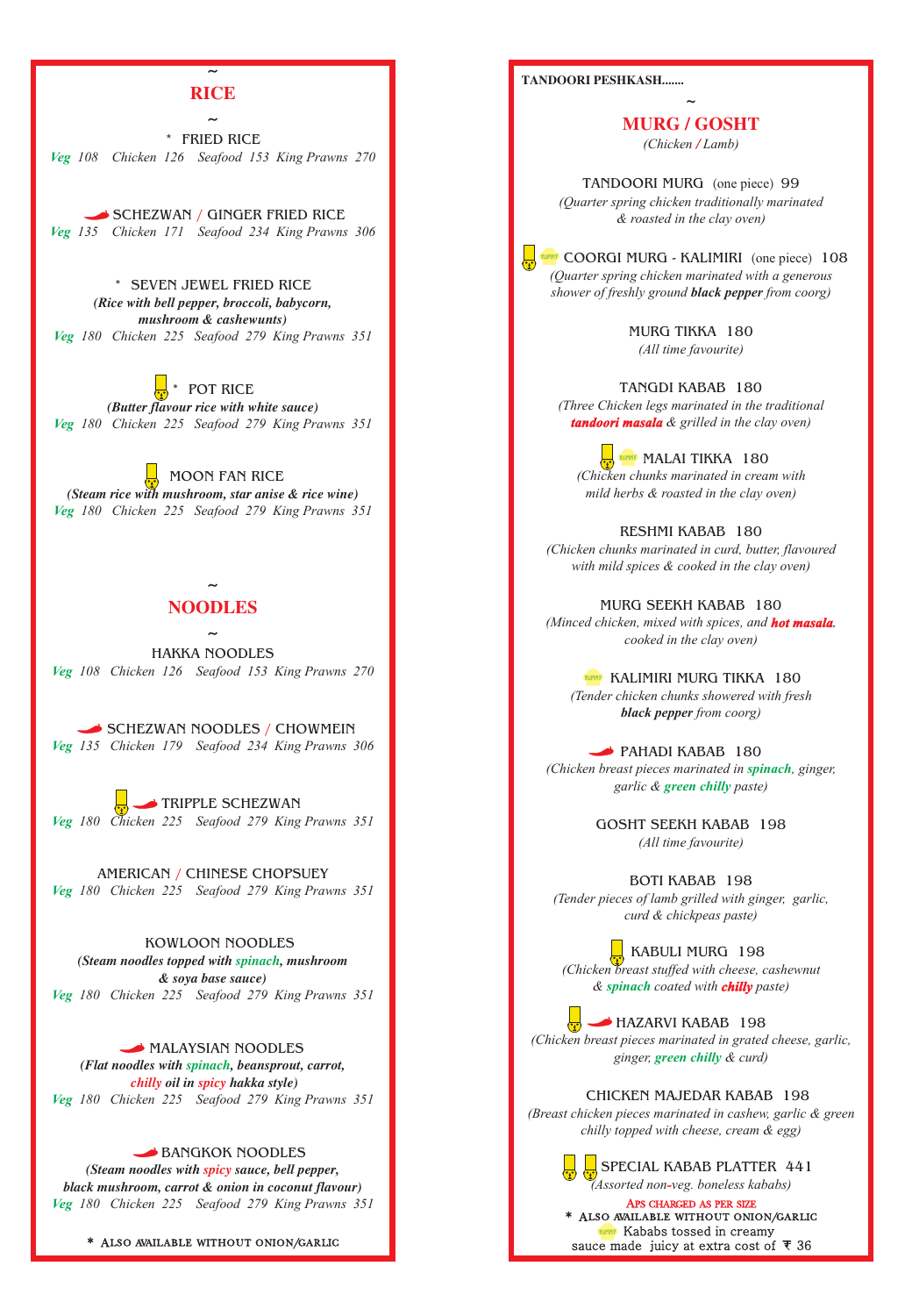VEGETABLE BHUNA BALLS 162 *(Minced vegetable balls, cooked in a rich spicy gravy)* 

\* NAVRATAN KURMA 162

\* BHENDI BHUJIA 162 *(Fried chopped okra, flavoured with mustard seeds & onion)*

> \* DUM ALOO KASHMIRI 162 *(Spring potatoes in a special gravy)*

\* MALAI KOFTA BEHTREEN 162 *(Dumplings of potatoes, stuffed with dry fruits & simmered in a rich gravy)*



VEG KADAI 162 *(Indian wok speciality of mix veg., onion, bellpepper and aromatic spices)*

*(A royal preparation of fresh vegetables blended with rich creamy sauce)*

> CHINGLING CHICKEN 243 *(Slice chicken sauted with diced onion, bell pepper in red tangy sauce)*

**CHINESE MAIN COURSE............**

#### STEAMED FISH WITH SPRING ONION 261

MANDERIAN POMFRET 324

ROAST CHICKEN CANTONESE 243

\* 225 **VEGETABLE CASHEWNUTS**

*(Roasted chicken with soya & cantonese sauce on a bed of bean sprout)*

 ASSORTED VEG & CORN 225 *(Mixed veg & whole corn cooked in medium spicy white sauce)*

CHOICE OF SAUCES : Hot garlic/chilli soya/black bean sweet & sour/hunan/chilli corriandar cantonese/ chilli oyester/oyester chilli ginger/pepper garlic/schezwan \* Also available without onion/garlic

LEMON CHICKEN 243 *(Breast chicken steak fried & sauted in lemon sauce)*



 ORIENTAL STEAMED FISH 324  *(Whole steamed pomfret fish in oriental sauce)*

CHUNGKING CHICKEN 243 *(Shredded chicken with bell pepper, onion &*  **green chilly.** Appears red)

*(Pomfret fish steak with mushroom, bamboo shoot, ginger, onion, carrot, bell pepper. Appears light brown)*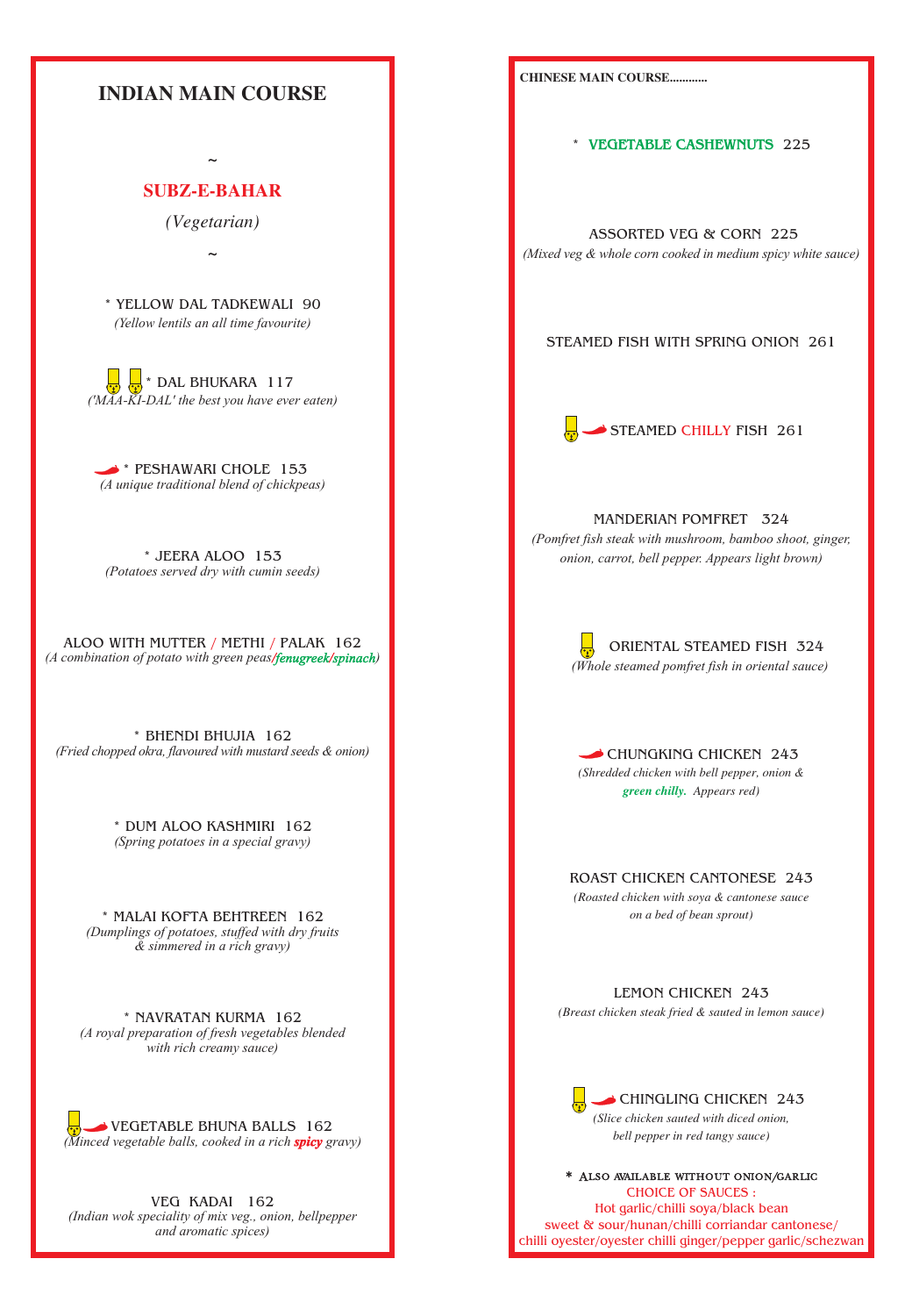# **CHINESE MAIN COURSE**

#### IN HONG KONG STYLE

#### BLACK BEAN WITH GARLIC SAUCE

### BAMBOO SHOOT 225 MIX VEGETABLE WITH MUSHROOM / *(In a sauce of your choice)*

MANCHURIAN GRAVY / CHILLY GRAVY *Veg Ball* 153 Paneer/Beancurd/Chicken 198 *Fish 216 Lamb 279 King Prawns 324*

IN SCHEZWAN SAUCE *Veg Ball* 153 Paneer/Beancurd/Chicken 198 *Fish 216 Lamb 279 King Prawns 324*

#### KYONG

SWEET & SOUR *Veg Ball* 153 Paneer/Beancurd/Chicken 198 *Fish 216 Lamb 279 King Prawns 324*

IN HOT GARLIC / GINGER SAUCE *Veg Ball* 153 Paneer/Beancurd/Chicken 198 *Fish 216 Lamb 279 King Prawns 324*

(....... with onion, bell pepper, slice ginger, **dry red chilly**, *cashewnuts in dark brown sauce) Veg Ball* 153 Paneer/Beancurd/Chicken 198 *Fish 216 Lamb 279 King Prawns 324*

#### HOT BEAN SAUCE

*VVeg Ball* 153 Paneer/Beancurd/Chicken 198 *Fish 216 Lamb 279 King Prawns 324*

*Veg Ball* 153 Paneer/Beancurd/Chicken 198 *Fish 216 Lamb 279 King Prawns 324*

**HUNAN STYLE** 

(Sweet & **spicy** dark brown sauce) *Veg Ball* 153 Paneer/Beancurd/Chicken 198 *Fish 216 Lamb 279 King Prawns 324*

 $\frac{1}{\mathcal{L}}$  HOT GINGER & CASHEWNUTS *(Cooked in hot ginger and cashewnuts) Fish 216 Lamb 279 King Prawns 324*

*(Cubes of cottage cheese cooked in special tawa masala* medium spicy)

*(Chopped ginger, garlic, capsicum, onion, dry red chilly flakes. Appears light red) Paneer Chicken 198 Fish 216 King Prawn 324 /*

#### **INDIAN MAIN COURSE......**

# \* METHI MALAI MUTTER 180

(Greenpeas simmered in fenugreek & creamy gravy)



\* PANEER BHURJEE 180

#### SUBZI KOFTA HARIYALI 180

*(Mixed vegetable, cooked in a tomato butter gravy)*

TAWA VEG 180

*(Assorted vegetable cooked in special tawa masala medium spicy)*

# \* SHAHI HARI PALAK - PANEER YA MAKAI 180

(A combination of **spinach** with cottage cheese or with corn)

#### TAWA PANEER 180

 \* PANEER MAKHANWALA 180 *(Cubes of cottage cheese tossed with tomato* 

*(Mashed cottage cheese blended with fresh spices)*

*(Dumplings of cottage cheese & vegetable in a special gravy) spinach*

*gravy laced with cream & butter)*

# PANEER TIKKA MASALA 189

*(Diced cottage cheese grilled in clay oven &* 

*cooked in light spicy gravy)*

#### \* Also available without onion/garlic

Note : Fish items are prepared in Rawas Fish, if requested can be prepared in Pomfret & will be charged Rs. 324/- each portion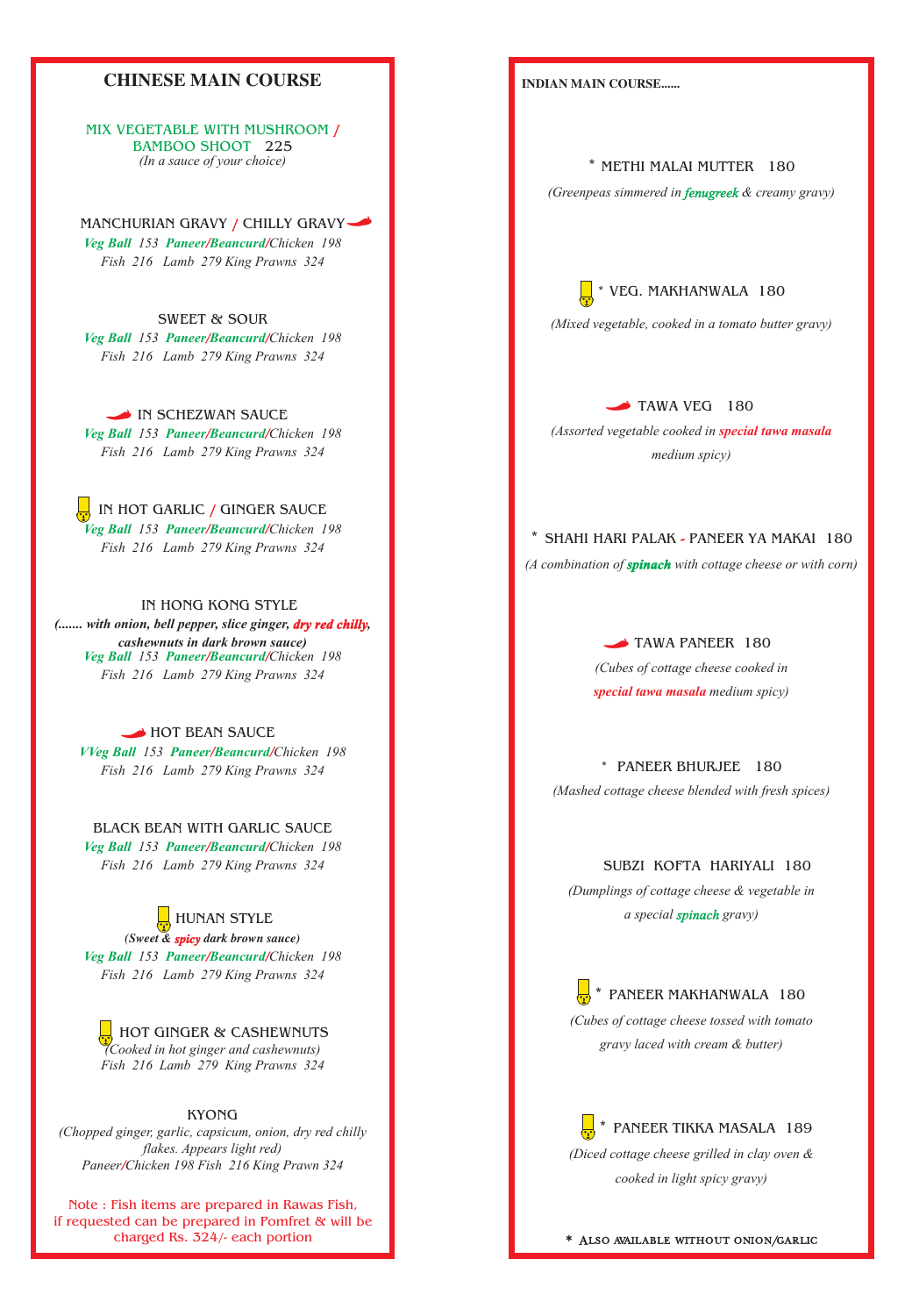#### **APPETIZERS......**

CHICKEN LOLLYPOP 171

MUSHROOM, PANEER & BABYCORN STICKS 207 (In **hot** black garlic sauce)

> **PAPER WRAPPED CHICKEN** 207 *(Mince chicken marinated in shezwan sauce wrapped in butter paper & deep fried)*

KINGS PRAWNS GOLDEN FRIED / IN BUTTER GARLIC **PEPPER** SAUCE 324

TEMPURA KING PRAWNS 324 *(King prawns crispy, deep fried and tossed in tempura sauce)*

SATAY CHICKEN THAI STYLE 207  *(Chicken flavoured with coconut, spices & shallow fried)*

SPICY TOMATO GARLIC *(Chopped tomato, garlic & chilly sauted in) Veg* 153 *Paneer/Baybcorn* / *Mushroom/Chicken* 198 *Seafood 216 King Prawns 324*

 STEAMED OR FRIED FISH STEAK 216 *(In a sauce of your choice)*

\* CORN NUGGETS 171 *(Crispy or soft)*

 HOT CHILLY GARLIC *(Chilly & garlic pastes) Veg* 153 *Paneer/Baybcorn* / *Mushroom/Chicken* 198 *Seafood 216 King Prawns 324*

FRIED SESAME CHICKEN 207 *(Slice chicken with spicy red sauce coated with sesame seeds & deep fried)*

 AROMA GRILLED CHICKEN 207 *(Diced chicken pieces on stick, marinated in aromatic tangy sauce & pan fried)*

# CRISPY SHANGHAI JUMBO PRAWNS APS

CRACKLING SPINACH WITH  *171 Chicken 198 Potato*

### STUFFED MUSHROOM IN CHEESE SAUCE 207

 SHREDDED CHICKEN HAKKA STYLE 207 *(Shredded chicken, bell pepper, with basil leaves medium spicy)*



MURG TAWA LAHORI 207 *(Boneless chicken, cooked in a tomato base* 

> *(Jumbo prawns in ginger, garlic, celery, tomato paste & tossed in schezwan sauce)*

**B** MURG MAKHANWALA 216 *(Roasted boneless chicken cooked in a tangy tomato cream & butter gravy)*

#### **INDIAN MAIN COURSE......**

**~**

*(Chicken)*

**~**

#### PESHAWARI KADAI MURG 207

#### HYDERABADI MURG HANDI 207

BALTI MURG 207 *(This chicken delicacy is from northern province of P.O.K.)*

### NIMBOODA MURG 216



# **MURG**

*(Indian wok speciality of chicken, onion bellpepper and aromatic spices)*

METHI MURG 207 *(Boneless chicken cooked in a mild spicy gravy with ) fenugreek*

 MURG TIKKA MASALA 216 *(Chicken pieces cooked in clay oven & finished*

> APS CHARGED AS PER SIZE \* Also available without onion/garlic **Note : Fish items are prepared in Rawas Fish, if requested can be prepared in Pomfret & will be charged Rs. 324/- each portion**

*(Boneless pieces of chicken & bellpepper flavoured with chef special gravy)*

> *(Boneless pieces of chicken cooked in cream flavoured with lemon)*

> > *in a light spicy gravy)*

*(Boneless chicken cooked in cashew gravy served on bed of spinach rice)*

*special tawa masala)*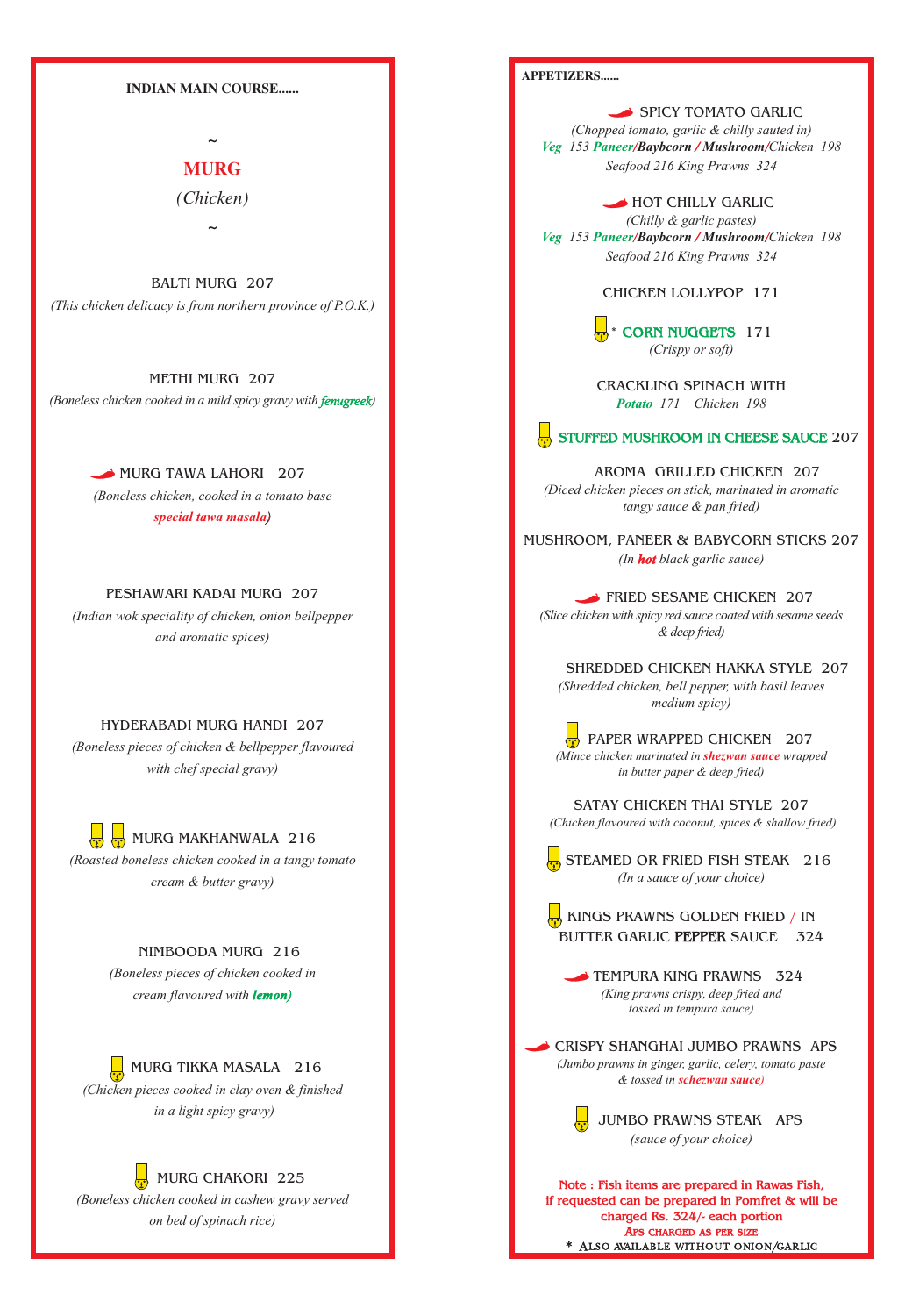#### **INDIAN MAIN COURSE......**

GOSHT ROGANJOSH 252 (Lamb on the bone, cooked in a thin **spicy** brown gravy)

**~**

GOSHT RARA 252 *(A combination of lamb & minced lamb in a brown gravy)*

KHEEMA MUTTER 252 *(Minced lamb & green peas cooked in a brown gravy)*

TAWA GOSHT 252 *(Lamb cooked in the way its made in Lahore road style)*

**BHUNA GOSHT** 252 *(Boneless pieces of lamb with brown onion, tomato & spices)*

 $\frac{1}{10}$  SALLI BOTI 252 *(Tender cubes of lamb with onion based brown gravy & topped with crispy potato sticks)*

MACHHI GREEN MASALA 288 (Boneless fish, cooked in a rich coriander gravy)

JHINGA CHUTNEYWALA 315 *(Fresh king prawns cooked in seasame seed, green chilly & coriander in mint leaves gravy)* 

> JHINGA HARA MASALA 315 (King prawns cooked in **green masala**)

JHINGA LAHORI TAWA 315

(King prawns cooked in tangy **special tawa masala**)

**~** *(Lamb)* **GOSHT**

NAWABI GOSHT KORMA 261 *(Boneless pieces of lamb cooked in rich almond, cashewnut & brown onion gravy)*

**~**

\* THREAD Paneer/Beancurd/Chicken 171 King Prawns 324

> **~ MACHHI**

SONDHI MACHHI 288 *(Traditional punjabi fish curry cooked in finely ground aromatic spices)*

 MACHHI SUHANI 288 *(Fish in tomato gravy surrounded by creamy cheese sauce)*

WONTON STEAM / FRIED *Veg 108 Chicken 171 Seafood 180*

> CHUTNEYWALI MACHHI 288 *(Fillet of fish cooked in seasame seed, green coriander, green gravy) chilly & mint leaves*

DRAGON / SPRING ROLL *Veg* 108 **Paneer/Beancurd/Chicken 171** *Seafood 180 Med Prawns 198*

\* DUMPLING STEAM / FRIED *Veg 108 Chicken 171 Seafood 180 Med Prawns 198*

*(Rawas Fish) /*

CHILLY (DRY) / MANCHURIAN \* *Veg* 135 Okra 144 Paneer/Beancurd/Mushroom/Chicken 171 *Seafood 180 Fish 198 King Prawns 324*

> **CROCQUET** (Cottage cheese with chopped green chilly *Paneer 171 Med Prawns 216 marinated & deep fried)*

KUNG PAO *Veg* 153 Paneer/Beancurd/Mushroom/Chicken 198 *(....... sauted with bell pepper, diced onion,*  dry chilly & broken cashew) *Fish 216 King Prawns 324*

(Chopped onion, garlic, ginger in soya base **chilly** sauce)  *Fish 216 King Prawns 324*

#### **APPETIZERS**

SHANGHAI STYLE *Veg* 153 Paneer/Beancurd/Chicken 198 (....... deep fried with **red spices**) *Seafood 216 King Prawns 324*

ESE Pomfret fish will be charged 324 each portion

#### CHILLY GARLIC HONEY SAUCE

# IN DIMSUM SAUCE

#### THAI HOT CHILLY

SUI MAI *Veg 108 Chicken 171 Seafood 180 King Prawns 324*

\* SESAME TOAST *Veg 135 Chicken 171 Seafood 198 Med Prawns 216*

> SALT & PEPPER *Veg* 135 Paneer/Beancurd/Chicken 171 *Fish 198 King Prawns 216*

*Paneer Beancurd Chicken 198 Fish 216 Lamb 279 King Prawn 324 / / (Garlic flakes & red chilly, sauted with honey sauce)*

*Babycorn Paneer Beancurd Chicken 198 / / /*

*Seafood 216 King Prawn 324*